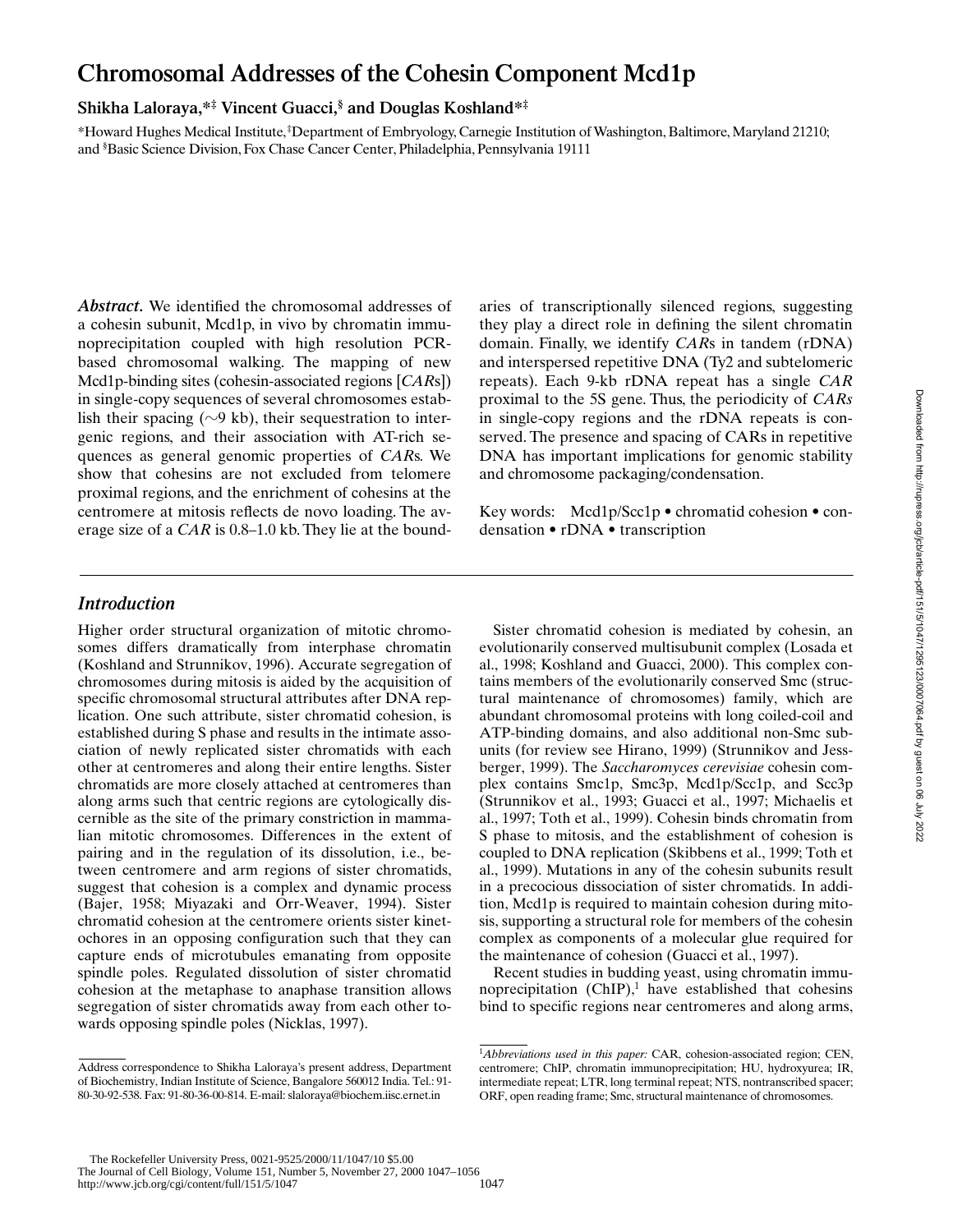and this binding mediates cohesion (Blat and Kleckner, 1999; Megee et al., 1999; Megee and Koshland, 1999; Tanaka et al., 1999). However, questions remain. For example, what is the distribution of cohesin sites throughout the genome, including single-copy, tandemly repetitive, and dispersed repetitive DNA, and how does it influence their packaging and transmission? Also, differences have been observed in the behavior of cohesion at centromeres, telomeres, and arms. Do these regional differences reflect multiple distinct mechanisms of cohesion or differential regulation of a common cohesin-based mechanism? If the latter is true, then cohesin-binding sites should be present at centromeres, telomeres, and along arms.

The discovery that the origin recognition complex functions in silencing, as well as DNA replication, established precedent that chromosomal proteins may be usurped to function in several types of DNA metabolism (Bell et al., 1993; Foss et al., 1993). Indeed, this is likely to be the case for cohesins. Mutations in the Mcd1 and Smc1 cohesin subunits show defective condensation as well as precocious dissociation of sister chromatids (Guacci et al., 1997; Hogan, E., and D. Koshland, unpublished results). A mutation in the Smc1 cohesin subunit increases the size of the silent chromatin domain associated with *HMR* (Donze et al., 1999). To assess whether these phenotypes reflect a direct role of cohesins in condensation and gene silencing, it will be important to know whether the distribution of cohesin-binding sites is compatible with their function in these processes.

As a first step to examine cohesin site distribution in budding yeast, Blat and Kleckner (1999) performed an analysis of cohesin binding to the entire chromosome III. They hybridized probes made from DNA that coimmunoprecipitated with cohesins to a DNA array having  $\sim$ 3-kb fragments of chromosome III (Blat and Kleckner, 1999). This study helped to establish the existence of cohesinbinding sites, the periodicity between sites of  $\sim$ 13 kb, the existence of an enrichment of cohesins near the centromere, and the absence of cohesins at telomeres. However, this approach was unable to address many of the questions raised above because of experimental limitations. The average size of the DNA fragments on the microarray was  $\sim$ 3 kb, which is very large compared with many of the important genomic features like open reading frames (ORFs), intergenic regions, or interspersed repetitive DNA. In addition, it is unclear whether the microarray assay is sensitive enough to detect chromosomal regions that give low signal by ChIP, which complicates the interpretation of the absence of cohesin sites at telomeres. Finally, chromosome III lacks any tandem repetitive DNA. Thus, whereas the microarray approach has been very informative, many questions about cohesin site distribution remain unanswered.

To obtain a representative picture of mitotic chromosome organization at a high resolution and to examine the relationship of cohesin-binding sites with other chromosomal functional domains (e.g., transcription units, silenced domains, and replication units), we have used ChIP coupled with high resolution PCR-based chromosomal walking to construct a detailed and comprehensive map of Mcd1p-binding sites on  $\sim$ 50 kb of DNA of selected regions of *S. cerevisiae* chromosomes, including single-copy DNA, tandem (*RDN1*) repeats, interspersed repeats (Ty long terminal repeats [LTRs]), centromeric and pericentric regions, subtelomeric repeats at chromosome ends,

and single-copy (*HMR*) as well as repetitive (*RDN1*) silenced regions of chromosome III and XII arms.

# *Materials and Methods*

#### *Yeast Strains*

The strains used were 1377A1-4B (*MATa MCD1*-6HA *leu2 ura3*) and 983-8A (*MATa leu2 ura3*). The 6X-HA–tagged allele of *MCD1* is the same as reported previously (Megee et al., 1999).

#### *ChIP and PCR Analysis*

Exponentially dividing cell cultures were arrested in G1, S, or M phases by the addition of  $10^{-6}$  M  $\alpha$ -factor, 100 mM hydroxyurea (HU), or 15 µg/ml nocodazole, respectively. Cell cycle arrest was confirmed by scoring for distribution of various cell types.

ChIPs were done as described previously (Meluh and Koshland, 1997), except that formaldehyde cross-links were reversed for 8 h at 65°C. Immunoprecipitations were done with 12CA5 anti-HA antibody from Babco or Boehringer.

Oligonucleotide primers for PCR amplification were synthesized by Genosys Biotechnology, Inc. Primers for amplification of centromere (CEN) and CEN-proximal sequences have been described previously (Meluh and Koshland, 1997). PCRs were performed with 1:400 diluted total samples or with 1:4 diluted anti-HA immunoprecipitated samples using a PTC-200 Peltier thermal cycler from MJ Research. 26 cycles of PCR amplifications were done to analyze unique chromosomal sequences and 22 cycles to analyze *RDN1* repeat sequences. Either  $3 \mu$  (for unique sequences) or  $1 \mu l$  (for *RDN1* sequences) of diluted template DNA was used to program a 25-µl PCR reaction. PCR products were resolved on 3% NuSieve® agarose gels in  $1 \times$  TBE buffer with 0.08 µg/ml ethidium bromide. Gel images were acquired using the UVP Laboratory Products GDS 7500 digital imaging gel documentation system, and the band intensities were quantified by using ImageQuant software.

All experiments were done at least twice and one representative dataset is shown.

#### *Sequence Analysis*

All chromosomal sequences were downloaded from the *Saccharomyces* Genome Database website (http://genome-www.stanford.edu/Saccharomyces/). The coordinates for various genomic regions examined are as follows: chromosome XII (439,214–472,373), which includes two contiguous *RDN1* repeats (*RDN1-1* and *RDN1-2*, 451,474–468,931), chromosome III arm (88,966–102,771), chromosome III *HMR* (287,944–297,066), and the chromosome III right end (304,155–314,911).

Oligonucleotide primers for PCR-based chromosomal walks were designed using Macvector 6.5 software so as to generate a series of overlapping fragments ranging in size from  $\sim$ 150–500 bp. Detailed information about the various primers is available upon request. The *Saccharomyces* Genome Database coordinates plotted in Mcd1p-binding distributions correspond to the midpoints of the PCR fragments.

The properties of DNA sequences corresponding to Mcd1p-binding peaks were further characterized by Macvector 6.5.

# *Results*

### *A High Resolution Approach To Identify Chromosomal Addresses of Mcd1p*

We searched for chromosomal sequences associated with Mcd1p in vivo using ChIP (Meluh and Koshland, 1997) coupled with quantitative PCR-based chromosomal walking. Cells having an epitope-tagged functionally competent version of Mcd1p, Mcd1-6HAp (Megee et al., 1999), were arrested in mid-M phase with nocodazole, and then formaldehyde–cross-linked chromatin, which was sheared to a size of  $\sim 0.2-1$  kb, was prepared. Chromatin associated with Mcd1-6HAp was immunoprecipitated by mAbs recognizing the HA epitope. Specific DNA sequences coimmunoprecipitated with the Mcd1-6HAp–containing chromatin immunoprecipitates were detected by amplifi-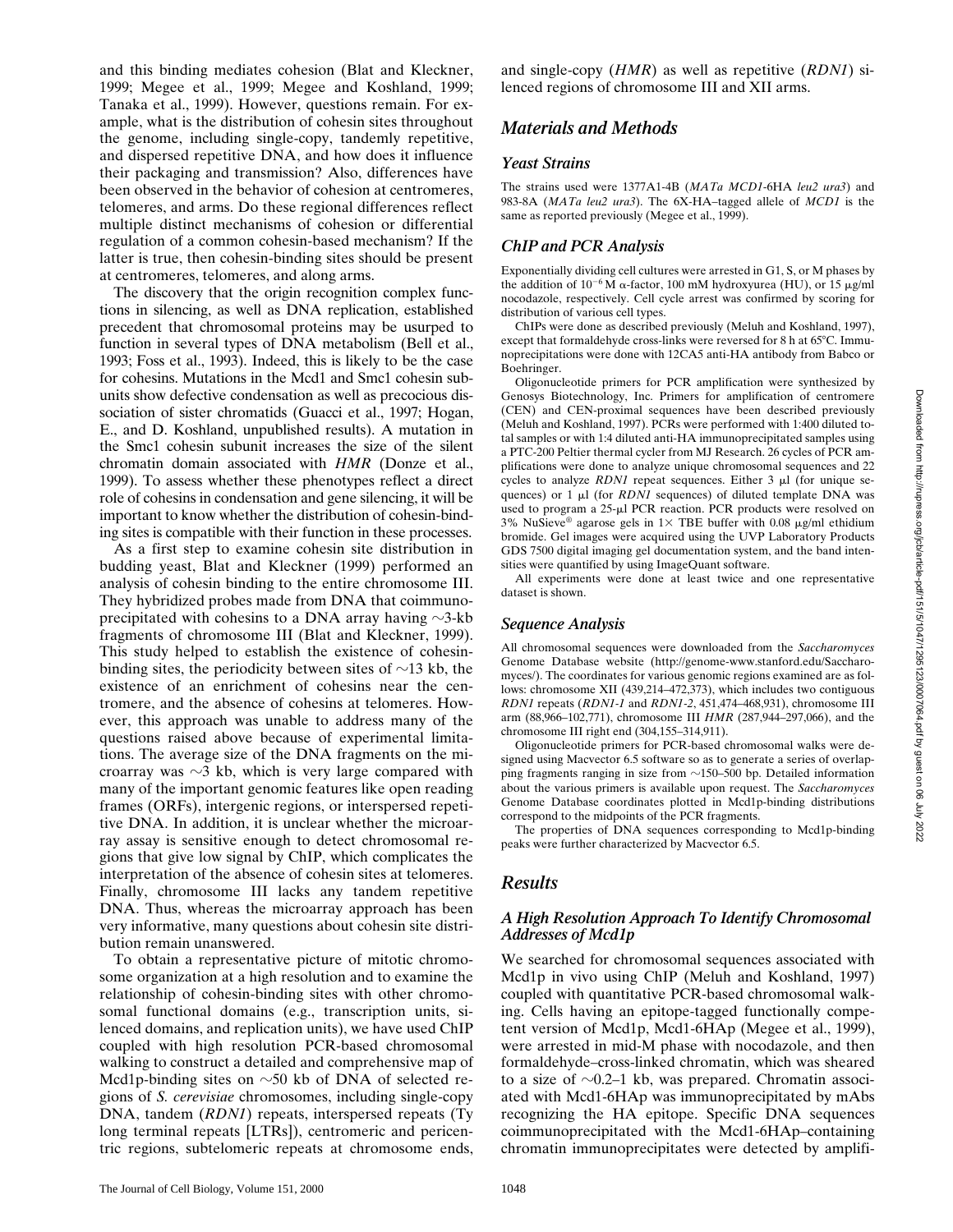

*Figure 1.* Mcd1p is associated specifically with chromosomal sequences. PCR analysis of total or coimmunoprecipitated DNA from ChIP of untagged (Mcd1p) and 6XHA-tagged *MCD1* (Mcd1-HA) strains. (A) A map of chromosomes III and XII showing the regions examined. Black bars below the chromosome maps denote regions that were analyzed by PCR amplification of the chromatin immunoprecipitates. (B) The binding of Mcd1p to chromosome III centromere (*CEN3*) and arm (*LEU2-R1* and *R11*) sequences. 26 cycles of PCR amplification were done using 4- or 400-fold diluted immunoprecipitated or total samples, respectively. (C) Binding of Mcd1p to selected sites (PCR fragments *RDN-43* and *RDN-21*) on the highly repetitive rDNA and to a single-copy region (PCR fragment *RDN-L5*) to the left of *RDN1* on chromosome XII. 22 cycles of PCR amplification were done using 4- or 400-fold diluted immunoprecipitated or total samples, respectively. Lanes: 1 and 4, mock immunoprecipitations; 2 and 5,  $\alpha$ -HA immunoprecipitations; and 3 and 6, total chromatin solution (whole cell extract). No antibody was added in the mock immunoprecipitations.

cation using PCR. We designed sets of PCR primers so as to produce a series of adjacent, partially overlapping PCR products ranging in size from 150–500 bp spanning selected regions on chromosomes III and XII (Fig. 1 A). By using PCR products of this size, the resolution of cohesin mapping is as much as 10 times greater than the previous microarray analysis (Blat and Kleckner, 1999). We quantified the abundance of various immunoprecipitated DNA sequences by comparing the band intensities of PCR fragments in the immunoprecipitates with PCR fragments generated using a 100-fold dilution of the original chromatin solution, such that signals from both samples were within the linear range of the assay.

Before performing an extensive analysis of Mcd1-6HAp binding to a large region, we first wanted to ensure that the binding we observed by ChIP was specific under our experimental conditions. Centromere DNA from chromosomes III (Fig. 1 B) and XVI (not shown) could be specifically coimmunoprecipitated with Mcd1-6HAp, as has been reported previously (Megee et al., 1999; Tanaka et al.,



*Figure 2.* Distribution of Mcd1p-binding sites on *RDN1* and neighboring unique and intermediate repetitive sequences on chromosome XII. (A) A physical map of the *RDN1* repeat unit showing various sequence features. R1 and R45, PCR fragments; *NTS1* and *NTS2*, nontranscribed spacers 1 and 2. (B) An Mcd1pbinding site on the repetitive rDNA locus, *RDN1*, on chromosome XII. PCR analysis of total or Mcd1p coimmunoprecipitated DNA  $(HA)$  from  $\alpha$ -factor or nocodazole arrested cell lysates of a region of the rDNA repeat, including the Mcd1p-binding site (PCR fragments R39–R45). PCR fragments shown are R36, R37…R44, R45, and R1…R5. (C) Mcd1p binding profile on a region of chromosome XII including a single-copy region, *RDN1*, and an IR. The physical map of the selected region shows ORFs and other sequence features. Two copies of the *RDN1* repeat are shown for clarity, assuming that a majority of repeats are occupied. The amount of DNA immunoprecipitated estimated as the percent of total DNA is plotted on the y axis versus the position of the midpoint of each fragment on chromosome XII in bp on the x axis.

1999). We asked whether specific DNA fragments corresponding to a single-copy region on the chromosome III arm, near the *LEU2* gene, were enriched in Mcd1-6HAp immunoprecipitates. A fragment corresponding to a region near the 3' end of the  $LEU2$  gene  $(R1)$  was specifically immunoprecipitated with anti-HA antibodies from the Mcd1-6HA strain, but was undetectable in mock immunoprecipitations and in mitotically arrested cells with untagged Mcd1p (Fig. 1 B). In contrast, DNA from an adjacent region (R11) could not be detected, establishing that the assay conditions were suitable for identifying Mcd1p-binding sites on a larger scale.

A similar study, which used fewer PCR amplification cycles with two PCR fragments corresponding to different regions in the *RDN1* repeat, also established the possibility of identifying specific Mcd1-binding sites in this highly repetitive locus (Fig. 1 C). DNA corresponding to PCR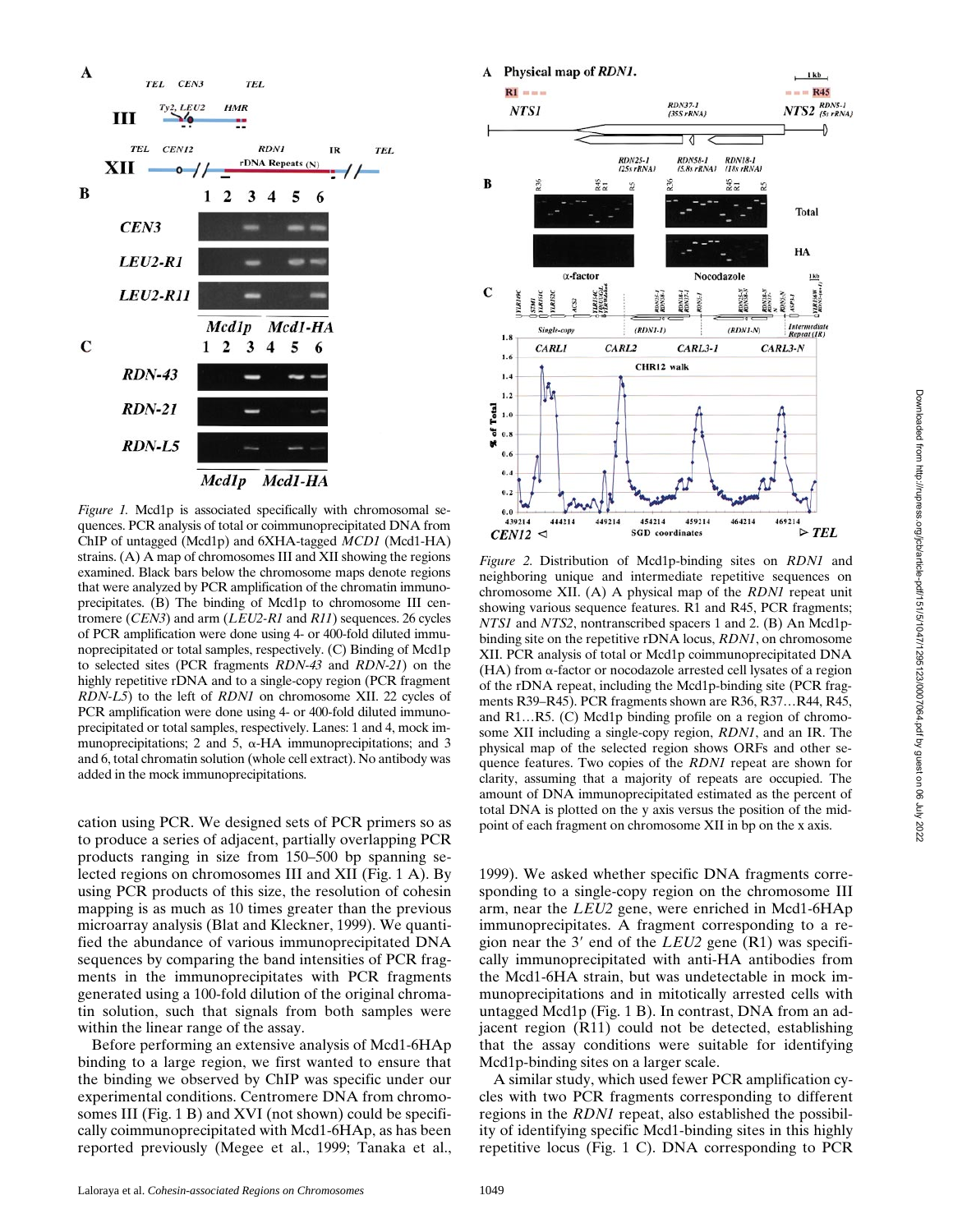A Physical map of a region of CHRIII left arm.



*Figure 3.* High resolution analysis of Mcd1p-binding sites on a region of chromosome III arm. (A) Physical Map of a region of the left arm of chromosome III, including *LEU2* and other ORFs. Part of a full Ty2 retrotransposon inserted to the left of the *LEU2* gene is shaded in gray. (B) Binding profile of Mcd1p on chromosome III arm. The amount of immunoprecipitated DNA (as percent of total) is plotted on the y axis versus DNA sequence coordinates on the x axis. The DNA sequence coordinates are aligned to the physical map in A. Gray shaded data points and line correspond to repetitive fragments within the Ty element.

fragment 43 was enriched, whereas PCR fragment 21 was relatively less abundant in Mcd1-6HAp immunoprecipitates. Similarly, a single-copy sequence on the chromosome XII arm also specifically coimmunoprecipitated with Mcd1-6HAp (Fig. 1 C, L5).

### *Binding Profile of Mcd1p on RDN1 and Adjoining Regions of Chromosome XII*

The tandemly repeated rDNA locus on chromosome XII has been shown to be a target site for both cohesin and condensin action in vivo (Guacci et al., 1997; Freeman et al., 2000; Lavoie et al., 2000; Hogan, E., and D. Koshland, unpublished results). The rDNA locus (*RDN1*) on chromosome XII consists of a series of tandem iterations of 9.1-kb DNA segments repeated  $\sim$ 100–150 times in different yeast strains. The *RDN1* repeat contains the genes for 5S, 5.8S, 25S, and 18S rRNAs (Fig. 2 A). We designed a set of 96 primers to amplify 48 overlapping PCR fragments spanning the *RDN1* repeat. These primers amplified PCR fragments from several *RDN1* repeats, as demonstrated by the requirement for fewer PCR cycles to obtain a signal equivalent to single-copy regions (see Materials and Methods). The abundance of various fragments in Mcd1-6HA immunoprecipitates from mitotic cells was quantified relative to the total lysate, as in Fig. 1 C. The enrichment of fragments R39–R45 reveals the presence of a specific Mcd1-6HAp–binding site in the corresponding region (Fig. 2 B). A complete binding profile of Mcd1-6HAp on the *RDN1* repeat (Fig. 2 C) demonstrates that there is only one prominent binding site per repeat. The site is located in the nontranscribed spacer (NTS)2, between the 5' ends of the 35S and 5S RNA-encoding genes. The right slope overlaps with the 5S RNA gene. Because the signal corresponding to the *RDN1* region represents an average of all the repeats, the observation that the height of this peak is of a similar magnitude (within 15–20%) to peaks on adjoining single-copy regions (Figs. 1 C and 2 C) suggests that this site must be occupied by Mcd1-6HAp on a majority of the *RDN1* repeats.

We also extended our analysis of Mcd1-6HAp binding to an adjoining single-copy region on chromosome XII to the left of the *RDN1* repeats and to a moderately repeated region (3.6-kb intermediate repeat [IR], including the *ASP3* gene) to the right of the *RDN1* repeats (Fig. 2 C). On the left side, two sites were identified. The first site lies in the nontranscribed region very near the junction of single-copy sequences with the beginning of *RDN1* repeats (Fig. 2 C). The second site is located 8 kb away and overlaps with two ORFs. No significant binding site was seen in the IR. The binding profile of Mcd1-6HAp on the selected regions of chromosome XII (Fig. 2 C) shows a regular spacing of prominent peaks, separated by intervening sequences (putative loops) that range in size from 8–9 kb. The spacing is maintained from single-copy sequences, across the boundary of unique and repetitive DNA and into the tandemly repetitive *RDN1* array.

We suggest a system of nomenclature for identifying various cohesin-binding sites on chromosomes. Cohesinassociated regions can be abbreviated as *CAR*s (by analogy to previously defined scaffold-associated regions or *SAR*s and matrix-associated regions or *MAR*s, which are presumptive chromosomal structural determinants defined by virtue of their association with the chromosomal scaffold or matrix) followed by a letter designating the chromosome (e.g., 12th letter L for chromosome XII, 3rd letter C for chromosome III, etc.) and a number unique for a particular *CAR*. Accordingly, we have named the above Mcd1p-binding regions on chromosome XII as *CARL1*, *CARL2*, and *CARL3* (Fig. 2 C).

## *Selective Association of Mcd1p with Specific Chromosome III Sequences*

The binding profile of Mcd1-6HAp on chromosome III reveals several interesting features (Figs. 3 and 4). We identified two peaks on a 12-kb unique region of the left arm: one is located in the intergenic region between *BUD3* and *GBP2* (*CARC1*) and the other overlaps the 3' ends and intergenic region between *LEU2* and *NFS1* (*CARC2*). In agreement with a previous study (Blat and Kleckner, 1999), we noted a more pronounced binding to the *BUD3/GBP2*–associated peak, *CARC1*, which is located  $\sim$ 10 kb to the left of *CEN3*, compared with the other peaks (Fig. 4 B). Our high resolution analysis reveals that more Mcd1-6HAp is also bound to the intervening region immediately to the left of *CARC1*, raising the possibility that the dramatic abundance of Mcd1- 6HAp binding in pericentric regions (Blat and Kleckner, 1999) may arise from a sum of signals from higher binding peaks as well as higher valleys in these regions (Fig. 3 B). We also analyzed Mcd1-6HAp binding to a part of the Ty2-1 retrotransposon, a dispersed repetitive element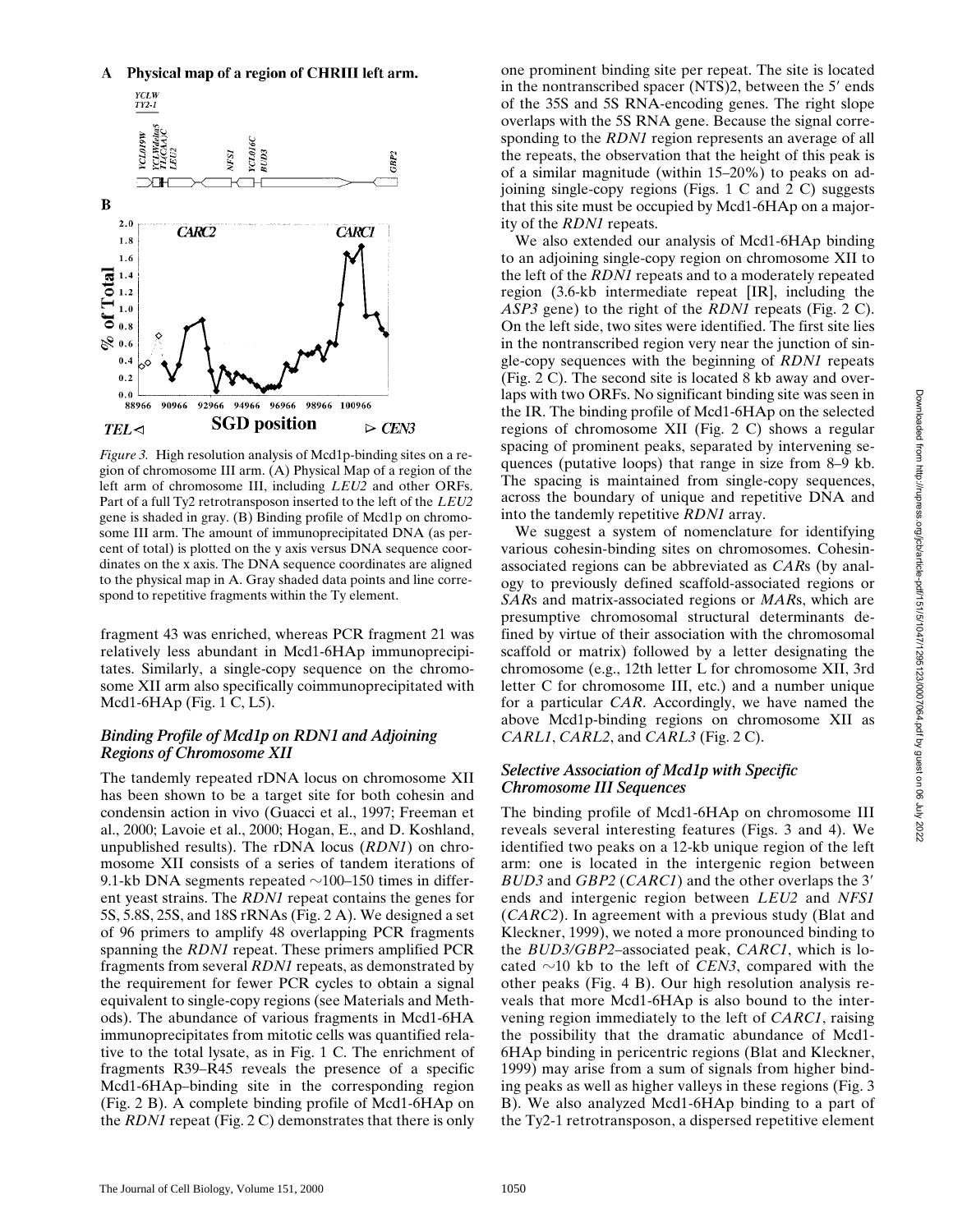

*Figure 4.* Binding of Mcd1p to subtelomeric sequences of the right arm of chromosome III. (A) Map of the right end of chromosome III showing various features. (B) The binding profile of Mcd1p on the right end of chromosome III. The amount of immunoprecipitated DNA (as percent of total) is plotted on the y axis versus DNA sequence coordinates on the x axis. The DNA sequence coordinates are aligned to the physical map in A. The gray shaded part of the line corresponds to the repeated segment.

present in the yeast genome. One copy of this retrotransposon (*YCLWTY2-1*) is present on the left of the *LEU2* gene on chromosome III. Mcd1-6HAp is associated with a region within the LTR of the Ty2-1 retrotransposon. Because the signal is an average from various dispersed copies of the retrotransposon, it is unclear whether the Mcd1p-coimmunoprecipitated signal comes from the copy of Ty2 on chromosome III or other copies elsewhere in the genome.

We investigated Mcd1-6HAp binding to an  $\sim$ 10-kb region near the right end of chromosome III at high resolution (Fig. 4). We detected very low binding in this region, but noted an enrichment of two subtelomeric repetitive fragments and adjacent single-copy fragments relative to other nearby fragments. This demonstrates that Mcd1-6HAp binds to the right end of chromosome III (*CARC6*) and also to a subtelomeric repetitive element present near the telomere of several chromosomes. A modest enrichment of fragments, which correspond to a region  $\sim$ 8 kb away (*CARC5*) from the repeat element, was also observed, hinting at the presence of a less prominent binding site in this region. A previous study (Blat and Kleckner, 1999) reported a low abundance of cohesin at the left end of chromosome III and suggested a conserved pattern of low cohesin binding at chromosome ends. Our results indicate that the overall organization (with respect to occurrence and distribution of cohesin-binding sites) towards the ends of chromosome arms is similar to other regions, but both binding peaks and intervening valleys show lower levels of cohesin binding.



*Figure 5.* Association of *HMR* boundary elements with Mcd1p. (A) Map of *HMR* showing ORFs, silencers (I and E), and other sequence features. Previously mapped locations of the genetically defined boundaries are shown by horizontal gray bars below the map. (B) Quantification of Mcd1p binding to *HMR* and boundaries in mitotic cells. The amount of immunoprecipitated DNA (as percent of total) is plotted on the y axis versus DNA sequence coordinates on the x axis. The DNA sequence coordinates are aligned to the physical map in A.

#### *Association of Mcd1p with the Silenced HMR Locus*

Our identification of Mcd1-6HAp–binding sites at the border of the silenced *RDN1* array (Fig. 2 C) and near the telomere (Fig. 4) was intriguing because both of these regions can exist in a silent chromatin state. This observation prompted us to further investigate the nature of Mcd1- 6HAp association with silenced regions. The *HMR* locus is a well-characterized silenced locus in *S. cerevisiae*. *HMR* is flanked by two silencer elements, *HMR-E* and *HMR-I*, which recruit silent information regulator proteins to the silent loci. The binding of silent information regulator proteins to nucleosomes generates a heterochromatin domain that is transcriptionally repressed and spreads for a limited distance beyond the silencers. The spread of the silent heterochromatin domain is limited by the presence of boundary elements in the DNA flanking *HMR* (Donze et al., 1999). Boundary element function is compromised in an *smc1-2* mutant, suggesting an involvement of another cohesin component Smc1p in limiting the spread of silenced heterochromatin (Donze et al., 1999).

We investigated the spatial relationship between Mcd1- 6HAp binding and the previously mapped boundary elements by PCR amplification of fragments, which correspond to the left and right boundaries and within *HMR*, from DNA coimmunoprecipitated with Mcd1-6HAp (Fig. 5). Several PCR fragments corresponding to *HMR*-flanking regions overlapping the boundaries (corresponding to *CARC3* and *CARC4*) were more abundant than a PCR fragment within *HMR* in the Mcd1-6HAp chromatin im-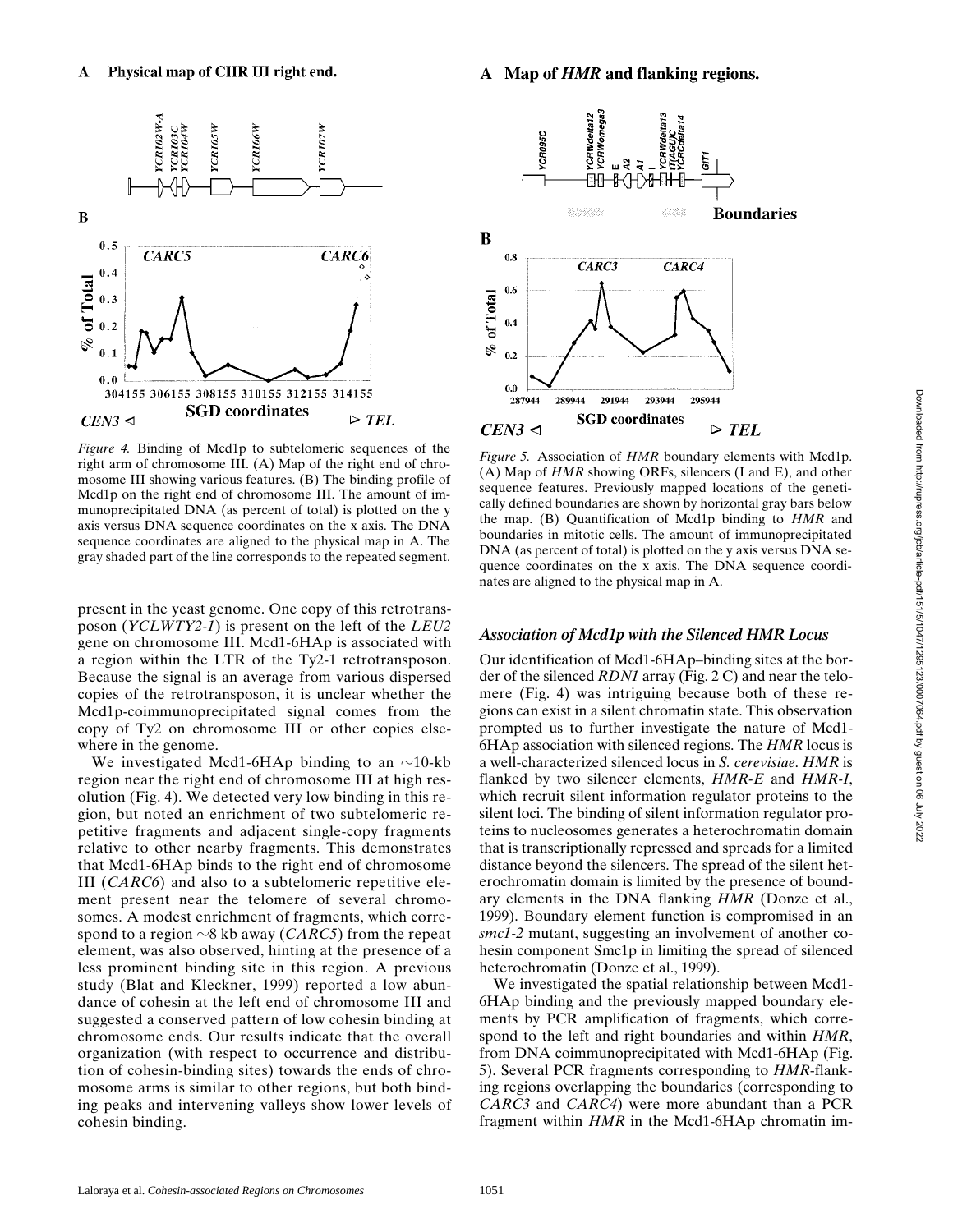

*Figure 6.* Spreading of Mcd1p on various chromosomal arm sites as revealed by comparing its binding profile (top three graphs) on three *CARL*s on chromosome XII to the distribution of Mif2p binding to *CEN3* and flanking sequences (bottom graph). The amount of immunoprecipitated DNA (as percent of total) is plotted on the y axis versus DNA sequence coordinates on the x axis. The scale of the x axis is constant in all graphs (total: 5 kb; minor division  $\sim$ 1 kb).

munoprecipitates, which is consistent with the association of Mcd1-6HAp with *HMR* boundaries.

#### *Assessing the Size of the Mcd1p-binding Domain on Chromosomal Arm Sites*

The Mcd1-6HAp–binding profiles defined by our high resolution PCR walk on chromosomal arms reveal that most prominent peaks span 0.8–1.0 kb, with an exceptional site of 1.5 kb. This broad range may be a real attribute of the association of Mcd1-6HAp with chromatin, resulting from the binding of cohesin to a broad region of DNA at the cohesin-binding site, or it may be apparent, due to a limitation of the method used for chromatin fragmentation before immunoprecipitation. The sheared chromatin prepared by sonication for the ChIP assay consists of a distribution of overlapping DNA fragments of various sizes  $(\sim 0.2-1 \text{ kb})$ . It is possible that the broad distribution of Mcd1-6HAp at a binding site may arise from the immunoprecipitation of bigger chromatin fragments that are

To resolve this issue, we compared the width of various *CAR*s with the region associated with another chromosomal protein Mif2p, whose association with chromatin is known to be limited to a 120-bp centromere DNA (Meluh and Koshland, 1997). Mif2p was immunoprecipitated from the same formaldehyde-fixed and sheared chromatin that was used for the high resolution localization of Mcd1- 6HAp–binding sites. The association of Mif2p with *CEN3* and flanking regions was measured by PCR amplification of a set of adjacent 300-bp fragments with small overlaps, corresponding to this region (Meluh and Koshland, 1997). The width of the Mif2p-binding peak on the centromere was dramatically narrower than that of various Mcd1-6HAp– binding peaks on chromosome XII (Fig. 6). Mif2p binding to the *CEN3* fragment was very specific and the level of Mif2p binding fell off precipitously on each side of the central *CEN3* containing fragment. This demonstrates that the size distribution of chromatin fragments in our sheared chromatin preparations is appropriate for the detection of a highly specific protein–DNA interaction limited to a 300-bp DNA fragment. From these observations we conclude that the size of the cohesin sites is  $0.8-1.0$  kb  $\pm$  300 bp.

#### *Sequence Characteristics of Mcd1p-binding Sites*

A correlation between the distribution of cohesin-binding sites and AT-rich regions has been reported previously based on a global but low resolution study of cohesin binding to chromosome III (Blat and Kleckner, 1999) and a higher resolution study of Mcd1-6HAp–binding profile on an artificial minichromosome (Megee et al., 1999). Our high resolution analysis of Mcd1-6HAp binding on the arms of chromosomes III and XII allowed us to take a magnified look at Mcd1-6HAp–binding sites and reexamine the robustness of this correlation in greater detail by using smaller (Fig. 7, 100 bp, bottom) sliding windows to estimate variations in AT content. Consistent with earlier studies, our study reveals that cohesin-binding sites are not found in regions having a consistently low AT content and most sites have peaks  $>60\%$  AT. Although some sites are near peaks of high AT content  $(\sim 80\%$  for *CARL2*, *CARC1*, and *CARC6*), this correlation is not very strong because such peaks of AT richness are also seen in several regions having very low or no cohesin binding. Some of the AT-rich peaks do not coincide with the middle of the Mcd1-6HAp–binding peaks, but are located towards one side (e.g., *CARL2*). Notably, in the case of the *RDN1* repeat, an AT-rich peak ( $\sim$ 80% AT), which is located in nearly the middle of the repeat, shows very low cohesin binding, whereas the Mcd1-6HAp–binding site (*CARL3*) has slightly lower AT-rich peaks. Thus, the percent AT composition is not the only determinant of cohesin binding in the regions we examined, and other specific features of the sequence may contribute to cohesin binding.

#### *Cell Cycle Dependence of Mcd1p Binding to Centromeres and Arm Sites*

A previous global study of cohesin binding (Blat and Kleckner, 1999) showed that cohesin binding at the centromere and pericentric regions of chromosome III is dra-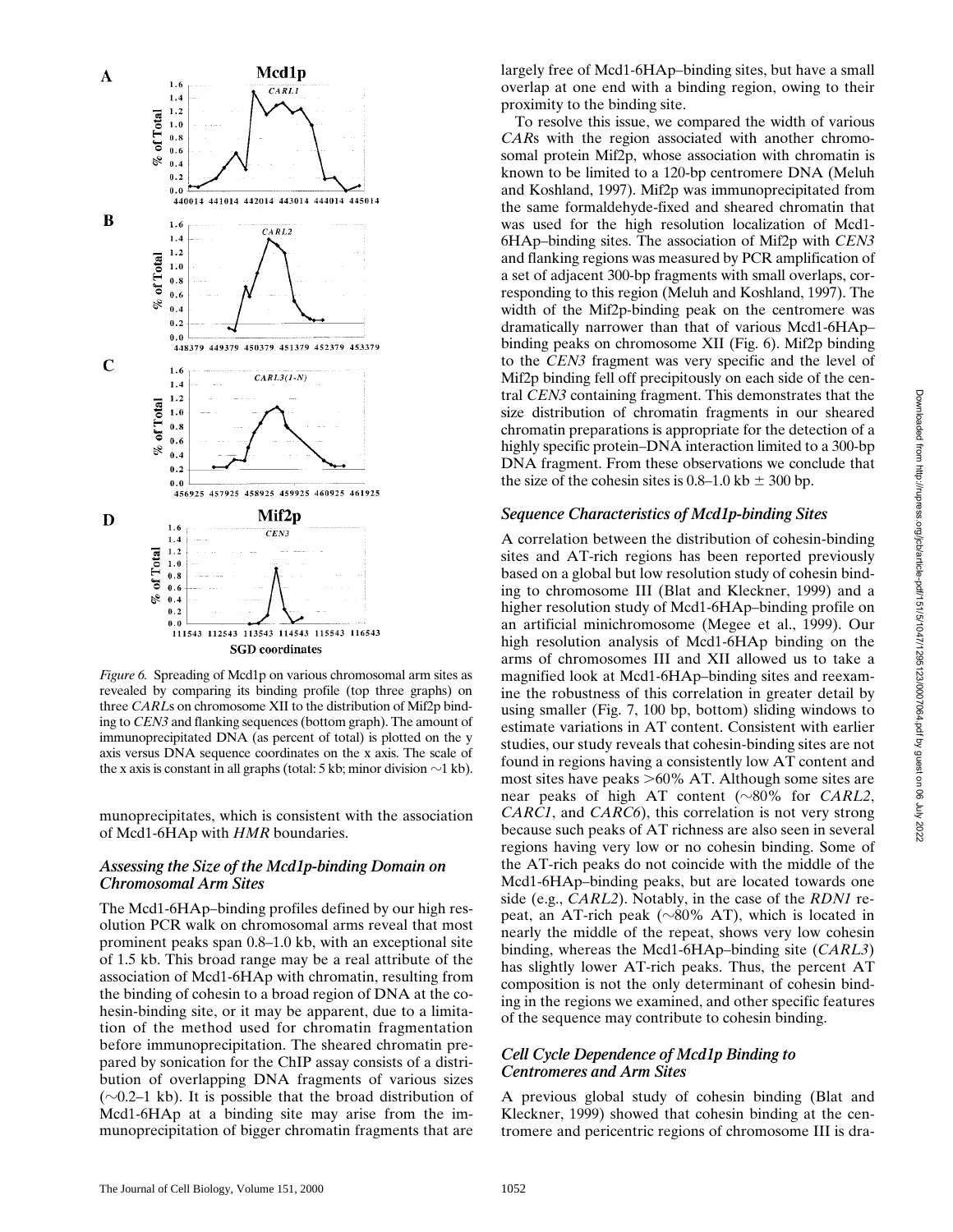

matically greater in M phase arrested cells compared with S phase arrested cells. It was suggested that this increase in centromere binding arises from the differential loss of cohesins from chromosome III arms. We reexamined this question by comparing high resolution Mcd1p-binding profiles in cell cycle arrested cells. In cells synchronized in G1, using  $\alpha$ -factor, no specific chromosomal sequences were detectable in the Mcd1-6HAp chromatin immunoprecipitates (data not shown), presumably due to the undetectable levels of Mcd1p in  $\alpha$ -factor arrested cells (Guacci et al., 1997). Mcd1-6HAp–specific chromatin immunoprecipitates from cells arrested in early S phase by HU or in mid M phase by nocodazole, a microtubule destabilizing agent, were analyzed by PCR to compare the levels of Mcd1-6HAp binding at *CEN3* and pericentric regions (Fig. 8 A), chromosome III arm sites (Fig. 8 B), and within the *RDN1* repeat (Fig. 8 C).

The pattern of Mcd1-6HAp binding (i.e., locations of binding sites) on chromosomal arms in HU arrested cells is similar to mitotic cells. A dramatic increase (ranging from tenfold or higher) in the magnitude of binding of Mcd1- 6HAp to the centromere and pericentric regions was observed in mitotic cells relative to cells arrested in early S phase (Fig. 8 A). A smaller (2.5-fold) but consistent increase in Mcd1-6HAp binding was also detected at the cen-proximal chromosome III arm site, *CARC1*, which is located  $\sim$ 10 kb to the left of *CEN3* (Fig. 8 B). Binding sites further away from the centromere, such as the *LEU2* proximal peak and Ty2-1 LTR, show lower or no significant increase in Mcd1-6HAp binding in mitotic cells. We also analyzed the association of Mcd1-6HAp with the entire *RDN1* repeat in S phase arrested and mitotic cells. No significant difference in binding of Mcd1-6HAp to the *RDN1*-binding peak or valleys could be detected in mitotic cells relative to early S phase cells. These results suggest

*Figure 7.* Comparison of characteristics of various Mcd1pbinding sites. AT content of various chromosomal regions aligned with respective Mcd1p-binding profiles. Top graphs are Mcd1p-binding profiles on selected regions of chromosomes XII (left) or 3 (right). Bottom graphs in each set show fluctuations in base composition (AT content on the y axis) revealed by using a sliding window of 100 bp (x axis).

that the enhancement in cohesin loading observed in mitotic cells relative to S phase arrested cells may be limited to centromeres and pericentric regions and occurs upon or subsequent to progression through S phase. Enhanced binding to *CEN* and pericentric regions may arise from de novo loading of cohesin on *CEN* and proximal regions.

#### *Discussion*

Here, we define new cohesin-binding sites in single-copy sequences (*CARL1* and *CARL2*) and repetitive sequences, such as Ty2 retrotransposon and rDNA repeats (*CARL3*). We also define sites adjacent to telomeres (*CARC5* and *CARC6*) and *HMR*, the silent mating type locus (*CARC3* and *CARC4*). These sites, along with three previously defined sites (*CARC1*, *CARC2*, and *CEN3*), were analyzed to identify parameters that control cohesin binding and to establish potential links between cohesins and genomic determinants that control gene expression, chromosome structure, and genome stability.

Several characteristics of cohesin-binding sites in singlecopy sequence have been suggested based upon limited observations, including the spacing of sites, their positioning relative to genes, and their AT-biased base composition (Kleckner et al., 1977; Megee et al., 1999; Tanaka et al., 1999). Here, the identification and high resolution analysis of cohesin sites in single-copy sequence have established these characteristics as general genomic properties of cohesin sites. First, we observe a spacing between sites of  $\sim 9$ kb for chromosomes III and XII, which is slightly less than the 13–15-kb spacing for chromosome III reported earlier (Blat and Kleckner, 1999). Since chromosome III was known to have unusual recombination and replication features (McCarroll and Fangman, 1988; Wu and Haber, 1996), it was important to establish that the close proximity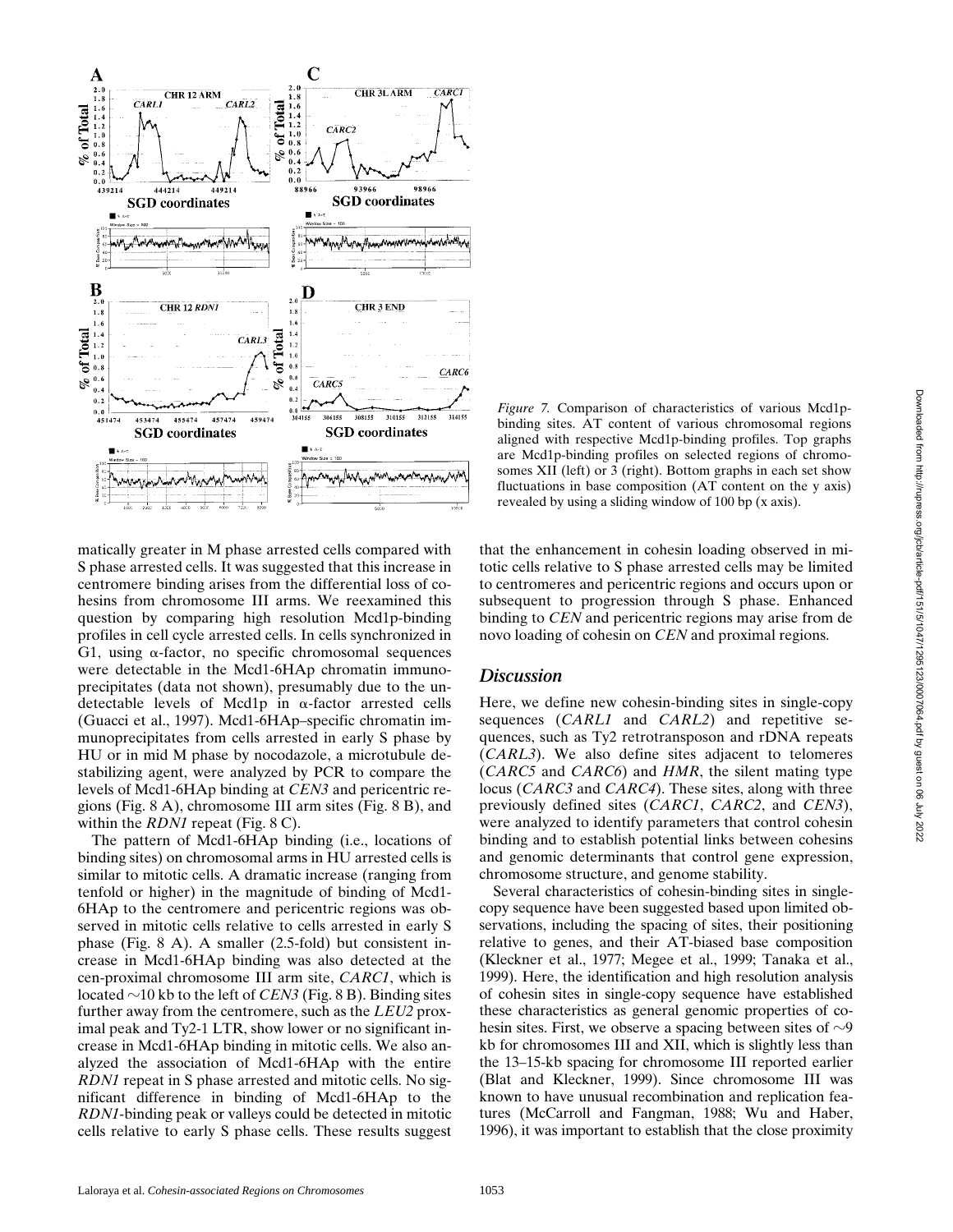

*Figure 8.* Association of Mcd1p with chromosomes in cell cycle arrested cultures. The immunoprecipitated DNA was quantified as a percent of the total lysate from HU (gray line, open circles) or nocodazole (black line, closed circles) arrested cultures. The amount of immunoprecipitated DNA (as percent of total) is plotted on the y axis versus DNA sequence coordinates on the x axis. (A) Cell cycle–dependent association of Mcd1p with *CEN3* and flanking sequences. The middle fragment represents *CEN3*. The fold increase in binding in nocodazole arrested cells relative to HU arrested cells was tenfold or higher between different experiments. (B) Mcd1p binding to a part of the left arm of chromosome III in cell cycle arrested cells. (C) Comparison of Mcd1p binding to the entire *RDN1* repeat in cell cycle arrested cells.

of cohesin sites (9 kb) was not unique to that chromosome. Second, we observe that seven of nine new *CAR*s are centered within intergenic regions. This greatly strengthens the idea that cohesin binding and transcription might be incompatible, which was suggested previously based upon the analysis of just two arm cohesin sites (Tanaka et al., 1999). Finally, we observe a preference for cohesin-binding sites in AT-rich sequences, as reported earlier (Blat and Kleckner, 1999; Megee et al., 1999). However, our results suggest two serious caveats regarding the relevance of AT-rich sequences. The AT bias of cohesin sites may be an indirect consequence of their sequestration to intergenic regions that are inherently more AT rich. Also, we observe that the AT content is constant at the boundaries of the cohesin domain associated with *CARC1*. This is inconsistent with the model that spikes of GC-rich DNA are necessary to limit cohesin-binding domains (Megee et al., 1999)

Mcd1p binding to *CEN* and pericentric regions is greater in mitotic cells than S phase cells (Blat and Kleckner, 1999; this study). It was thought that this enrichment resulted from the recruitment of Mcd1p that was previously associated with chromosomal arms in S phase (Blat and Kleckner, 1999). However, we do not observe a decrease in binding to any chromosomal arm sites or intervening sequences during mitosis. Based on this observation, we suggest that the increase in Mcd1p on centromeres and pericentric regions in mitotic cells results from de novo targeting of Mcd1p to these regions, rather than the recruitment from arm regions. This de novo loading demonstrates that cohesin binding at *CAR*s and centromeres must be differentially regulated.

In a previous study, the failure to detect cohesin binding near the left telomere of chromosome III led to the suggestion that telomeres might be devoid of cohesin-binding sites (Blat and Kleckner, 1999). However, we detect cohesin binding at the right end of chromosome III. The periodicity of these telomere proximal sites is similar to other parts of the chromosomes. The lower peaks and valleys of cohesin binding at the right telomere may reflect less frequent occupancy, fewer proteins bound per site, or masking of the bound Mcd1p epitope by the specialized structure of the end. Whatever the cause of the decreased signal for cohesins at telomeres, it will be interesting to determine whether it reflects a distinct function in telomere biology.

In addition to these contributions, we define new characteristics of cohesin-binding sites and their genomic distribution. First, we find that Mcd1p associates with 0.8–1 kb of chromosomal DNA on many prominent arm sites. In previous studies, the size of arm sites could not be determined either because the resolution of the micoarray approach (3 kb) was too crude (Blat and Kleckner, 1999), or the resolution of the ChIP was not calibrated by comparing cohesin binding to a known localized protein, like Mif2 (Tanaka et al., 1999). The more precise value of 0.8–1 kb is intriguing because it is clearly greater than the domain size for conventional protein–DNA complexes, but not as large as the centromere-associated cohesin domain. It is possible that arm domains arise from limited spreading of Mcd1p-containing complexes on either side of a nucleation site, as reported earlier for Mcd1p binding to centromere flanking DNA on minichromosomes (Megee et al., 1999). Alternatively, the Smc subunits of cohesin are long rod-shaped molecules that can span  $\sim$ 50–100 nm (Melby et al., 1998). This length is more than sufficient to spread across a 1.0-kb arm site, assuming it is packaged in chromatin. Hence an arm site, unlike centromeres, may recruit only a single cohesin complex. The existence of rare (1.5 kb) arm sites, like *CARL1*, does not invalidate this second model as the broad nature of *CARL1* may arise from the fortuitous cluster of two such binding sites.

A second new discovery reported here, is the presence of cohesin-binding sites at the junction of the left end of the rDNA array and adjoining single-copy sequences, the right end of each rDNA repeat, a subtelomeric repeat element near the end of the right arm of chromosome III, and the boundaries of the *HMR* locus. These sites are proximal to the physical boundaries between silenced and nonrepressed chromosomal domains (Gottschling et al., 1990; Bryk et al., 1997; Pryde and Louis, 1997, 1999; Smith and Boeke, 1997; Fourel et al., 1999). Interestingly, we observed the specific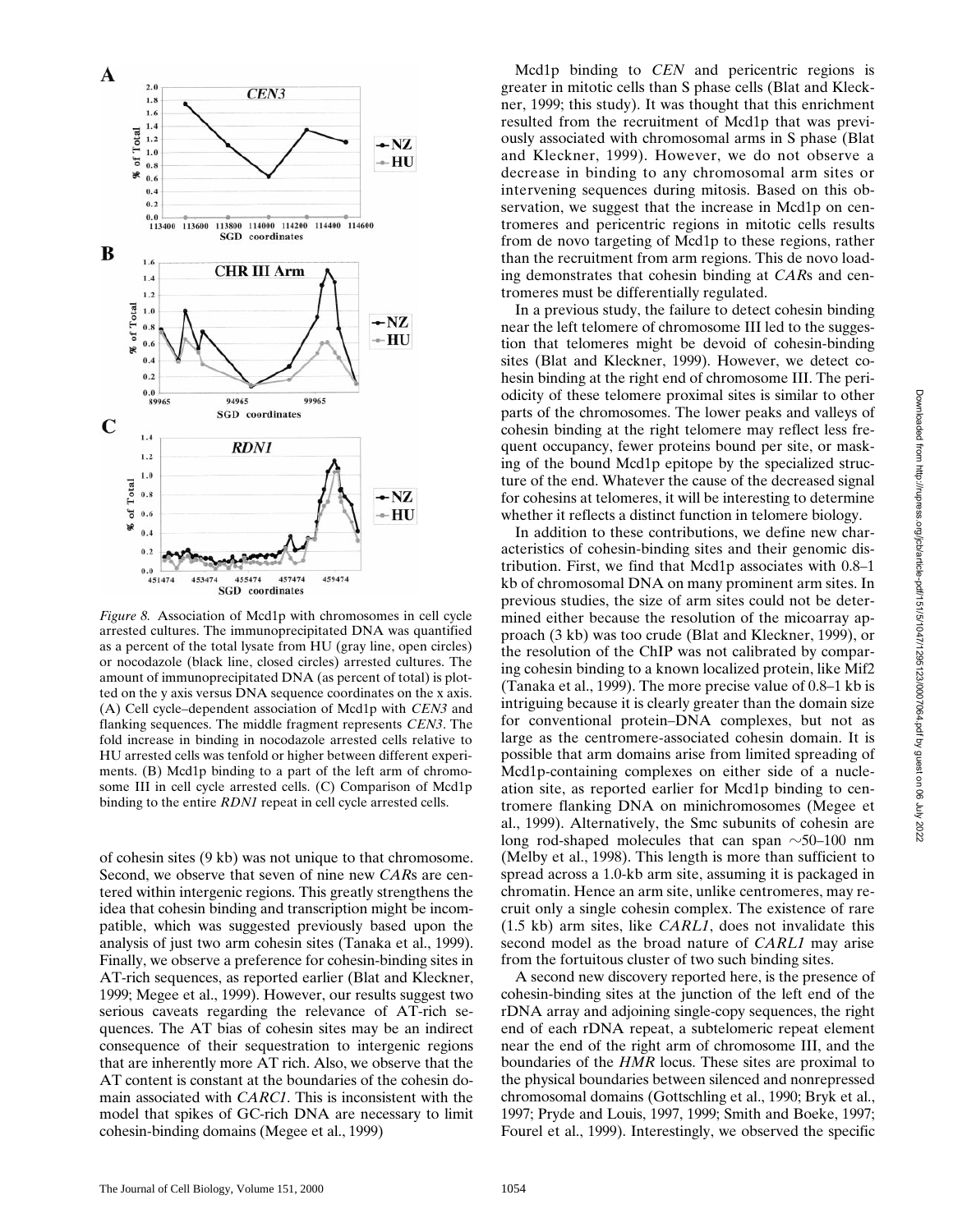association of Mcd1p with the LTR of the Ty2 retrotransposon. Retrotransposon LTRs have been shown to contribute to boundary element function in the *HMR* boundaries (Donze et al., 1999). Furthermore, genetic data suggest that the spread of the silenced chromatin at the *HMR* locus is limited by the Smc1-cohesin component (Donze et al., 1999). Together with these genetic results, our mapping of a cohesin component to the *HMR* boundary strongly supports a model in which cohesins have a direct role in defining the boundaries of silent chromatin.

Finally, we have observed Mcd1 binding with interspersed repetitive DNA (Ty2) and the subtelomeric repeats. We also observed a single Mcd1p-binding site overlapping with the NTS of the 9-kb *RDN1* repeat unit. Since the average height of the peak within the *RDN1* repeat is of a similar magnitude as peaks in single-copy regions, Mcd1p is likely to be bound to this site in a majority of the *RDN1* repeats. This suggests that the tandemly repeated *RDN1* locus must have a highly ordered organization, with uniformly spaced cohesin complexes bound to the rDNA NTS and 5S RNA gene, generating loops (or intervening regions) of uniform sizes.

The presence of CARs in repetitive DNA has important implications for the stability of the mosaic eukaryotic genome. Cohesion at an interspersed repeat element may enhance the likelihood that the repeat on the sister is used as a template for recombination/repair chromatid, rather than on another chromosome. In this way, sister chromatid cohesion may prevent chromosomal rearrangements after DNA strand breaks within dispersed repetitive sequences (e.g., retrotransposons). Similarly, cohesion at each rDNA repeat may promote stability of the rDNA region by increasing the chances that the same repeat on the sister chromatid would be used as the preferred template for recombination/repair of a DNA break within one repeat. This equal sister chromatid exchange would maintain the copy number and genomic stability. In the absence of a cohesin-binding site in every repeat, there would be more structural flexibility. A different repeat may be used as the template, resulting in an unequal sister chromatid exchange and the expansion or contraction in the length of the *RDN1* array.

The periodicity of cohesin-binding sites in the *RDN1* array is likely to be directly relevant to chromosome condensation, since *mcd1* mutants are also defective in mitotic chromosome condensation, including condensation of the *RDN1* (Guacci et al., 1997). This link between cohesion and condensation has led to a model in which the spacing of cohesin sites constrains the size of the putative loops of condensed chromosomes (Guacci et al., 1997; Hartman et al., 2000). Indeed, the high density (about every 9 kb) of cohesin-binding sites throughout the yeast genome would account for the low level of condensation in this organism, i.e.,  $\sim$ 5 times less compact than mammalian chromosomes (Guacci et al., 1994). In addition, the strikingly similar periodicity of cohesin-binding sites on single-copy sequence and the tandemly repeated rDNA suggests that budding yeast may have a preference to maintain a constant loop size to facilitate packaging of its chromosomes.

Is this preference general to other eukaryotes? If it were, one would predict that the rDNA repeat in other eukaryotic cells would contain a conserved cohesin-binding site, and the length of the rDNA repeat might increase, correlating with the size of the euchromatic metaphase loops. Whereas cohesin-binding sites have yet to be mapped in other eukaryotes, several relevant observations about mammalian rDNA have been made. A fragment of the nontranscribed spacer, which also includes the major site of replication initiation in the human rDNA repeat and a matrix-association site, was localized close to the axial region of extracted metaphase chromosomes (Bickmore and Oghene, 1996). This organization suggests that this region may be functionally analogous to the yeast NTS2 of *RDN1*, which includes an Mcd1p-binding region (this study) and an autonomously replicating sequence element (Miller and Kowalski, 1993). The axial position of this spacer fragment is the expected position for a cohesinbinding site, according to the previously proposed models of mitotic chromosome structure (Saitoh and Laemmli, 1994; Saitoh et al., 1995; Guacci et al., 1997). Therefore, these observations are collectively consistent with the notion of the rDNA spacer having a conserved cohesin-binding site. In addition, the metaphase loops in human cells are thought to be much larger than those in yeast, and the rDNA repeat in human cells is 41 kb rather than 9 kb, as in budding yeast. This extra length results from the addition of noncoding sequences, as the genes within the rDNA of mammals and yeast are highly conserved. Thus, it is possible that abundant noncoding DNA found throughout the genome of most eukaryotic organisms is not junk, but rather performs an important structural function as a spacer to facilitate folding of mitotic chromosomes.

We thank Pamela Meluh for the ChIP protocol and Cathy Mistrot for technical assistance in preparation of replicate ChIP samples in Fig. 8. We thank Amy Rubinstein and members of the Koshland lab for comments on the manuscript. We thank Alan Weiner for discussion and Shiv Grewal for pointing out valuable references.

This work was funded by grants from the Howard Hughes Medical Institutes and in part by a grant from the National Institutes of Health (GM1718) to D. Koshland.

Submitted: 17 July 2000 Revised: 13 October 2000 Accepted: 16 October 2000

#### *References*

Bajer, A. 1958. Ciné-micrographic studies on chromosome movements in betairradiated cells. *Chromosoma*. 9:319–331.

- Bell, S.P., R. Kobayashi, and B. Stillman. 1993. Yeast origin recognition complex functions in transcription silencing and DNA replication. *Science*. 262: 1844–1849.
- Bickmore, W.A., and K. Oghene. 1996. Visualizing the spatial relationships between defined DNA sequences and the axial region of extracted metaphase chromosomes. *Cell*. 84:95–104.
- Blat, Y., and N. Kleckner. 1999. Cohesins bind to preferential sites along yeast chromosome III, with differential regulation along arms versus the centric region. *Cell*. 98:249–259.
- Bryk, M., M. Banerjee, M. Murphy, K.E. Knudsen, D.J. Garfinkel, and M.J. Curcio. 1997. Transcriptional silencing of Ty1 elements in the RDN1 locus of yeast. *Genes Dev*. 11:255–269.
- Donze, D., C.R. Adams, J. Rine, and R.T. Kamakaka. 1999. The boundaries of the silenced HMR domain in *Saccharomyces cerevisiae*. *Genes Dev*. 13:698–708.
- Foss, M., F.J. McNally, P. Laurenson, and J. Rine. 1993. Origin recognition complex (ORC) in transcriptional silencing and DNA replication in *S. cerevisiae*. *Science*. 262:1838–1844.
- Fourel, G., E. Revardel, C.E. Koering, and E. Gilson. 1999. Cohabitation of insulators and silencing elements in yeast subtelomeric regions. *EMBO (Eur. Mol. Biol. Organ.) J*. 18:2522–2537.
- Freeman, L., L. Aragon-Alcaide, and A. Strunnikov. 2000. The condensin complex governs chromosome condensation and mitotic transmission of rDNA. *J. Cell Biol*. 149:811–824.
- Gottschling, D.E., O.M. Aparicio, B.L. Billington, and V.A. Zakian. 1990. Position effect at *S. cerevisiae* telomeres: reversible repression of Pol II transcription. *Cell*. 63:751–762.